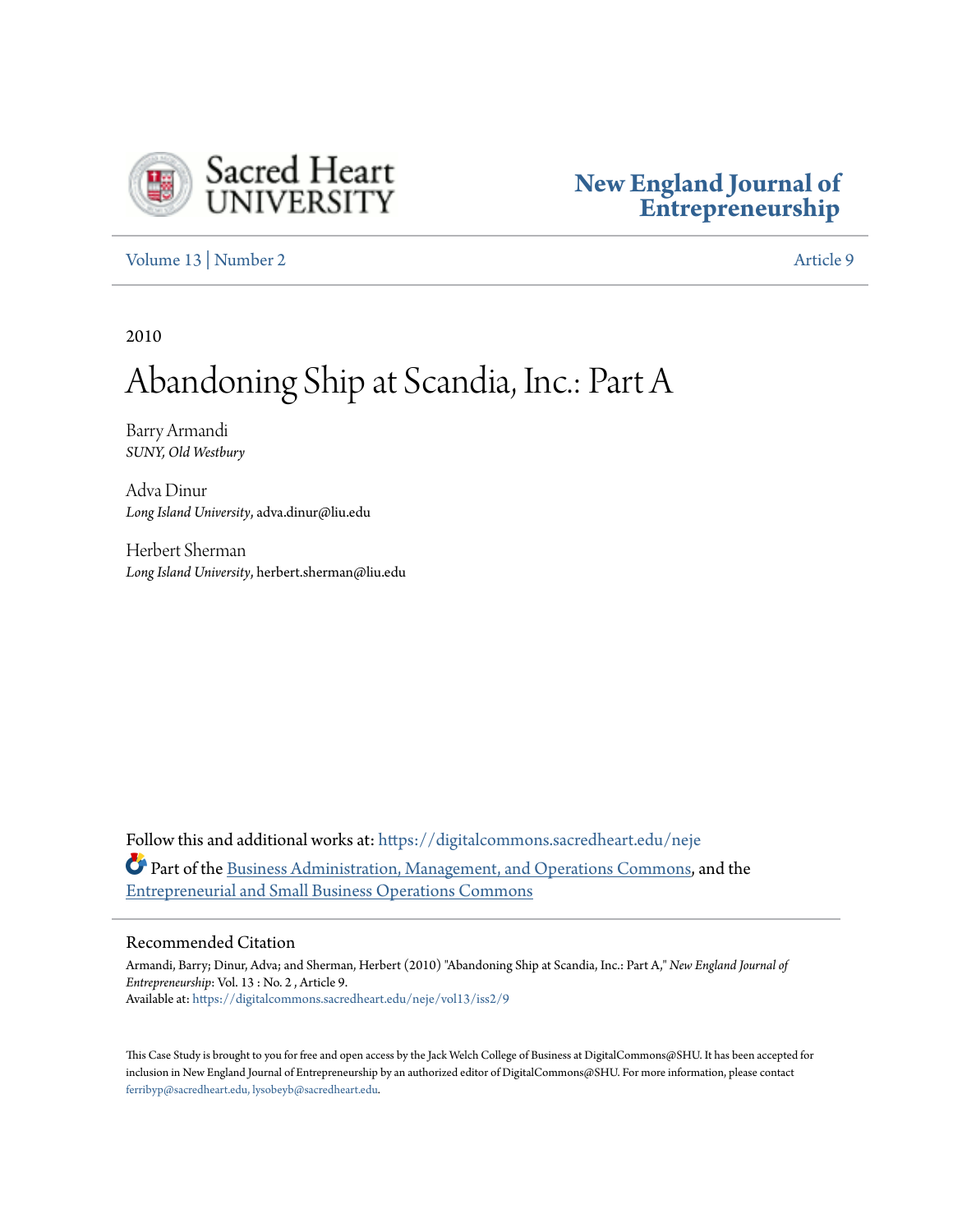## *Case Study* **Abandoning Ship at Scandia, Inc.:1 Part A**

#### Barry Armandi (deceased) Adva Dinur Herbert Sherman

*Scandia, Inc., is a commercial vessel management company located in the New York Metropolitan area and is part of a family of firms including Scandia Technical; International Tankers, Ltd.; Global Tankers, Ltd.; Sun Maritime S.A.;Adger Tankers AS; Leeward Tankers, Inc.; Manhattan Tankers, Ltd.; and Liu's Tankers, S.A.The company's current market niche is the commercial management of chemical tankers serving the transatlantic market with a focus on the east and gulf coast of the United States and Northern Europe. This three-part case describes the commercial shipping industry as well as several mishaps that the company and its President, Chris Haas, have had to deal with including withdrawal of financial support by creditors, intercorporate firm conflict, and employee retention. Part A presents an overview of the commercial vessel industry and sets the stage for Parts B and C (to be published in the Spring 2011 issue) where the firm's operation is discussed.*

Keywords: shipping industry, macro environmental analysis, industry analysis, market structure, competitor analysis, case study

It was a gloomy late Friday afternoon in 1996 and all that Chris Haas, founder of Scandia, Inc., wanted to do was to crawl into a cool, long drink. But that was not to be the case. His office phone rang and a hurried and excited voice at the other end of the phone, barely audible at times, was delivering one of the worst pieces of news in the history of the company."What do you mean both boats were seized?" shouted Chris."You've got to be kidding me! No one has the right to seize our ships, I don't care who they are, and I want names and numbers fast. I want facts and I want them quickly!" He hung up the phone but had a sinking, queasy feeling in his stomach. So much for a restful weekend!

#### **The Deep-sea Shipping Industry**

Deep-sea shipping services include international freight transportation (95% of industry revenue) and cargo loading and unloading, known in the industry as stevedoring (4%). The ships, which are the primary business unit, are owned by 4,795 companies with an average of 5 ships each.These vessels are registered under 144 different flags and are subject to international and port state regulations. The business is conducted in international market places using the U.S. dollar as currency, which has no tariffs or other impediments to free trade (Clarkson Research Studies, 2004).

The United States is the world's largest importer and exporter, shipping 1.2 billion metric tons of cargo annually. Worldwide, more than 30,000 large privately owned vessels transport merchandise across oceans. Less than 500 (2%) of these ships are registered in the United States.An additional 700 ships are owned by American companies but registered in so-called "flags of convenience," primarily the Bahamas, Liberia, the Marshall Islands, and Panama.

#### **Ships, Shipping Services, and Vessel Management** *Ships*

Ships are technically sophisticated, high-value assets (larger hi-tech vessels can cost more than U.S. \$150 million to build), and the operation of merchant ships generates an estimated annual income of U.S. \$380 billion in freight rates, representing about 5 percent of the total global economy. Vessels include dry bulk carriers, which transport commodities such as iron ore, coal, and food; liquid bulk carriers such as tankers that ship crude oil, chemicals, and petroleum products; diesel-powered containerships; general cargo ships; and roll on-roll off (RORO) vessels that transport wheeled cargo such as cars, trucks, and trains.

Containerships carry most of the world's manufactured goods and products, usually through scheduled liner services while bulk carriers are the workhorses of the fleet. These ships transport raw materials such as iron ore and coal, and are identifiable by the hatches raised above deck level that cover the large cargo holds (International Shipping Federation n.d.a).

Container-based liner service represents only 30 percent of global ton-miles (cargo weight times distance traveled) yet accounts for 80 percent of the total value of shipments. Liquid and dry bulk cargo represents the other 70 percent of ton-miles shipped but only 20 percent of the total value of shipments.

Containerships themselves are expensive, with some gas

1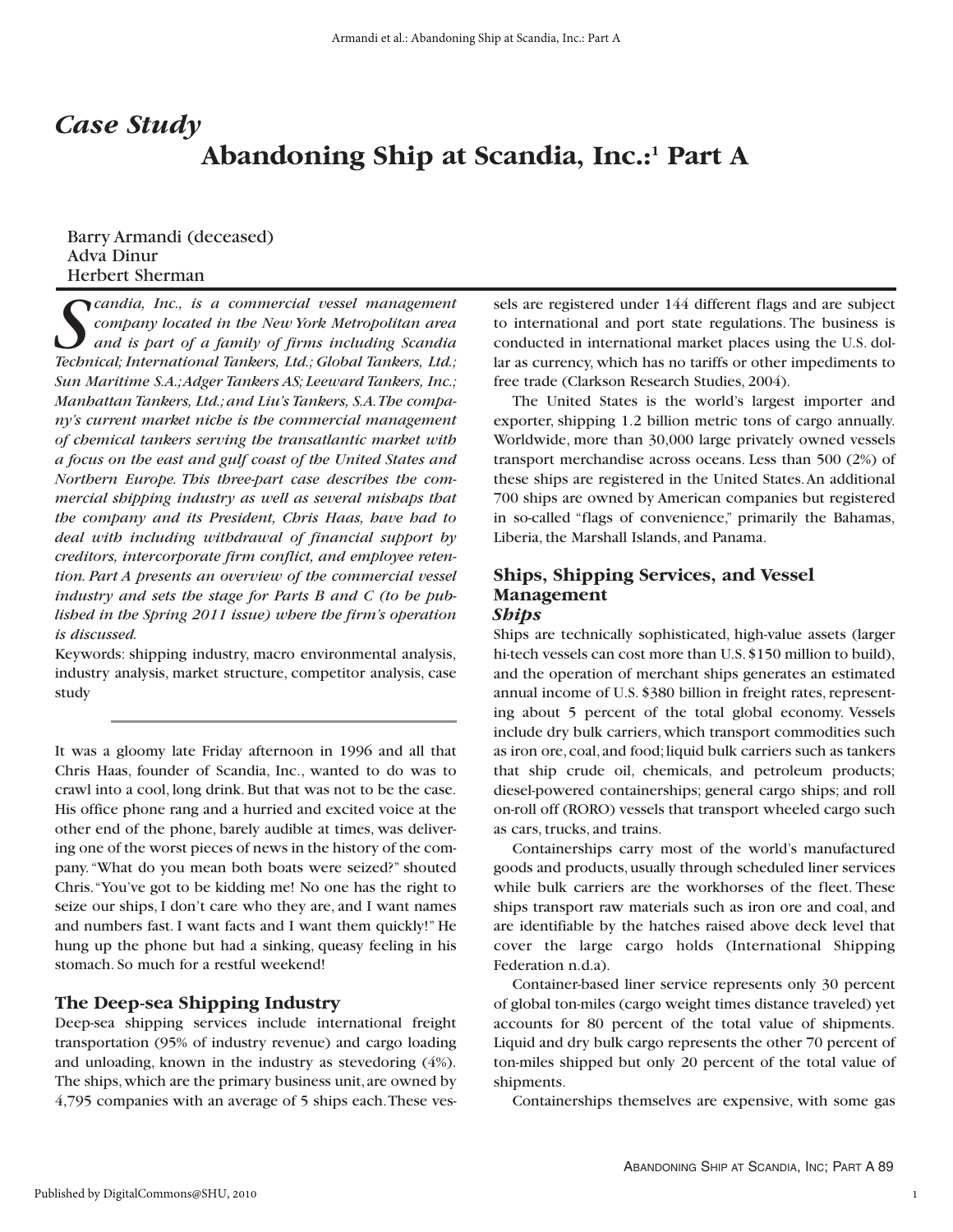ships costing more than \$100 million each.With an economic life of more than 20 years and highly volatile earnings, the investment process in shipping is both risky and complex. One of the primary functions of shipowners is to manage this investment process (Clarkson Research Studies, 2004).

Currently, there are about 26,300 merchant ships trading internationally, transporting every kind of cargo (see Figure 2 and Table 1). As of January 1, 2008, the world trading fleet was made up of 50,525 ships, with a combined tonnage of 728,225,000 gross tons.



**Figure 1. Containership (l) and Bulk Carrier (r)** *Source: http://www.google.com/imgres* **Figure 3. Ship Container**



#### **Figure 2. Number of Ships (by total and trade)**

Different sectors as percentage of total number of ships in world fleet (January 2008)

General Cargo ships (18,982); Bulk Carriers (6,890); Containerships (4,170);Tankers (12,583); Passenger ships (5,957); Other (1,943) TOTAL (50,525)

*Source:* International Shipping Federation (n.d.b); Lloyd's Register Fairplay January 2008

**Ship Capacity.** A ship's capacity is measured by several formulas. Dead weight tonnage (DWT) is the total weight of cargo, supplies, and crew that can be loaded on an "empty" ship. Gross register tonnage (GRT) measures the total internal capacity of a vessel. One GRT is equal to a volume of 100 cubic feet. The average tanker is between 250,000 and 350,000 DWT; dry bulk carriers average 100,000 to 150,000. Twenty-foot equivalent units  $(TEUs)^2$  refer to a containership's total cargo-carrying capacity (see Figure 3). The average containership has a capacity of about 5,000 TEUs and can carry around 3,000 40-foot containers.



*Source: http://www.google.com/imgres*

*Ship Travel.* Deep-sea ships travel 15 to 20 miles per hour (12 to 15 knots). An average excursion across the Atlantic covers 4,000 miles and takes about 12 days. Generally, 20 crew members sail with the ship.The average age of the U.S. privately owned fleet is 15 years; 40 percent of the fleet was built within the past 10 years. Most ships are rebuilt two or three times in their lifetime, lasting 25 to 40 years before being scrapped.

*Information Systems.* Ships depend on complex information systems to maintain vessel schedules and efficiently manage terminal operations. Deep-sea shippers manage ship routing through real-time, web-based tracking systems. Some

| <b>Company Size</b> | <b>World Fleet</b> |               |       |            | <b>European Union Owners</b> |               |       |            |
|---------------------|--------------------|---------------|-------|------------|------------------------------|---------------|-------|------------|
|                     | #Companies         | <b>#Ships</b> | n.Dwt | Avg. Ships | <b>#Companies</b>            | <b>#Ships</b> | m.Dwt | Avg. Ships |
| (# owned vessels)   |                    |               |       |            |                              |               |       |            |
| $300+$              | 4                  | 2.099         | 59.5  | 525        |                              |               |       |            |
| $200 - 299$         | 3                  | 794           | 40.3  | 265        | 1                            | 261           | 12.7  | 261        |
| 100-199             | 9                  | 1.201         | 61.4  | 133        |                              |               |       |            |
| $50 - 99$           | 45                 | 3.010         | 124   | 67         | 14                           | 912           | 30.4  | 65         |
| $10 - 49$           | 469                | 8,898         | 321.8 | 19         | 193                          | 3,772         | 136.5 | 20         |
| $5 - 9$             | 584                | 3,856         | 107.2 |            | 245                          | 1,612         | 52.2  |            |
| $2 - 4$             | 1,404              | 3.731         | 73.3  | 3          | 460                          | 1.246         | 32.6  | 3          |
| $0 - 1$             | 2,277              | 2.194         | 23.3  |            | 538                          | 503           | 8     |            |
| <b>Unknown</b>      |                    | 497           | 7.1   |            |                              | 17            | 0.5   |            |
| Total               | 4.795              | 26.280        | 817.9 | 5          | 1,451                        | 8.323         | 272.9 | 6          |

**Table 1. Merchant Fleet by Company Size**

*Source:* Clarkson Research Studies, 2004.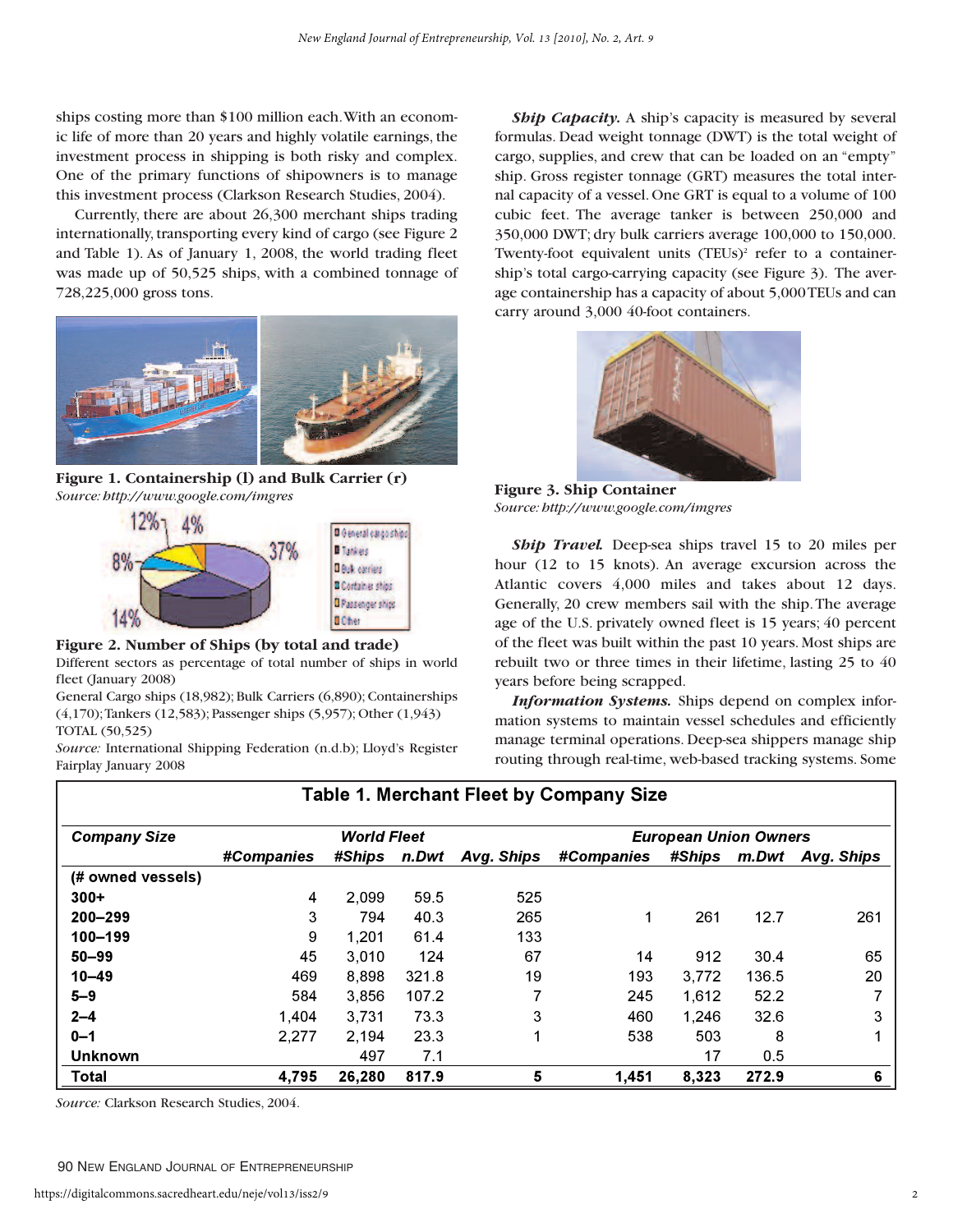shippers outsource route optimization to technology companies that track weather and wind patterns. Radio frequency identification (RFID) tagging allows customers to track containers and cargo throughout the entire voyage.A mandatory international safety protocol, the Global Maritime Distress and Safety System (GMDSS), replaces Morse code by automating distress signaling and locating.

#### *Shipping Services*

Service takes three different forms: liner, charter, and tanker services. Liner service is regular, scheduled stops at ports along a fixed route. Liner routes are dominated by containerships transporting manufactured goods. Charter service, also known as tramping, is an "as-needed" mode of shipping that moves between ports based on cargo availability. Tramps inexpensively transport a single form of dry bulk cargo (grain, coal, ore, sugar) for a single shipper. Tanker service transports crude oil, petroleum, and other liquid products. Tankers can be chartered, but most are owned and operated by major oil companies.

#### *Vessel Management*

The commercial management of modern merchant shipping includes the following functions:

- 1. Selling space on vessels to parties wishing to transport a particular cargo, either on a spot or long-term contract basis. The act of selling space on the vessel is termed "booking a cargo."
- 2. Marketing of shipping services and vessels.
- 3.Administrative and account tasks resulting from the sale of space on a vessel. For example, invoicing for freight due, tracking shipments, and coordination of customs documents.
- 4. Insuring fulfillment of all contract requirements.
- 5. Providing vessels with voyage orders, which include ports to call, cargoes to load and discharge, cargo-handling requirements.
- 6.Arranging services in ports of call relating to loading and discharging of cargoes.
- 7. Purchasing of voyage supplies and fuel.Voyage supplies are those costs that are directly related to the handling and transportation of a cargo or calling a specific port to load or discharge a cargo.
- 8.Administrative and accounting tasks resulting from arrangement of port services and voyage supplies.

Items 1 and 2 are typically defined as the responsibility of the chartering department of the commercial management organization.The remaining six functions usually fall into the realm of an operations department. Thus, the chartering department focuses on booking cargoes that will generate

the highest income with the least cost.The focus of an operations department is to run the ships as efficiently as possible while providing the customers, called the charterers, with the service that they require.

Often when a commercial manager controls multiple ships in the same market they are treated as one united fleet and are used to support one another and provide a stable transportation system to meet the needs of their customers. It is important to note that the commercial management does not deal with the management of the physical vessel or its crew. The commercial manager is not involved with the repair and maintenance of the vessel or the hiring and placement of the ship's crew. These functions are the role of a technical management company. Commercial and technical managers manage ships under a variety of arrangements; the three most common are described below.

*Managing on Behalf of Vessel's Owners.* In this arrangement the manager works directly for the actual owners of the vessel.The technical managers typically work for a yearly fee. Commercial managers generally work for a combination of a yearly fee and commissions on the freight revenues and other monetary transactions, which are handled through the managers.The profit or losses of a ship's operation are for the account of the vessel's owners.

*Managing on Behalf of Vessel's Bareboat Charterers.* The structure of working for a vessel's bareboat charterer is basically the same as working for the owner but in this case the bareboat charterer is not the actual owner of the vessel.A bareboat charterer contracts to run a ship owned by a separate entity and pays a daily fee for the vessel.The bareboat charterer is responsible for the complete operation of the vessel. Bareboat charters can run from one to fifteen years or longer.This is typically the way ships are operated when they are owned by investors interested in the ships as an investment or those involved in what is known as asset plays. An asset play is the purchasing of a ship cheap in a poor market, operating it for a loss or little profit, and then selling it for a large return in a good market.

*Managing on Behalf of Vessel's Time Charterers.*The arrangement of the management for a time charterer is slightly different as only a commercial management is needed. When a vessel is time chartered from either an owner or a bareboat charterer, they only take over the commercial management of the vessel. The bareboat charterer or owner remains responsible for the technical and crewing management for the vessel.The basic fee structure and profit arrangements are the same as the previous two scenarios.

There are ship-owning companies, bareboat charterers,<sup>3</sup> and time charterers<sup>4</sup> that handle one or both types of the management (commercial and technical) in-house. Often the division between the managers and their clients, the owner, bareboat charterer, or time charterer is quite blurred. It is not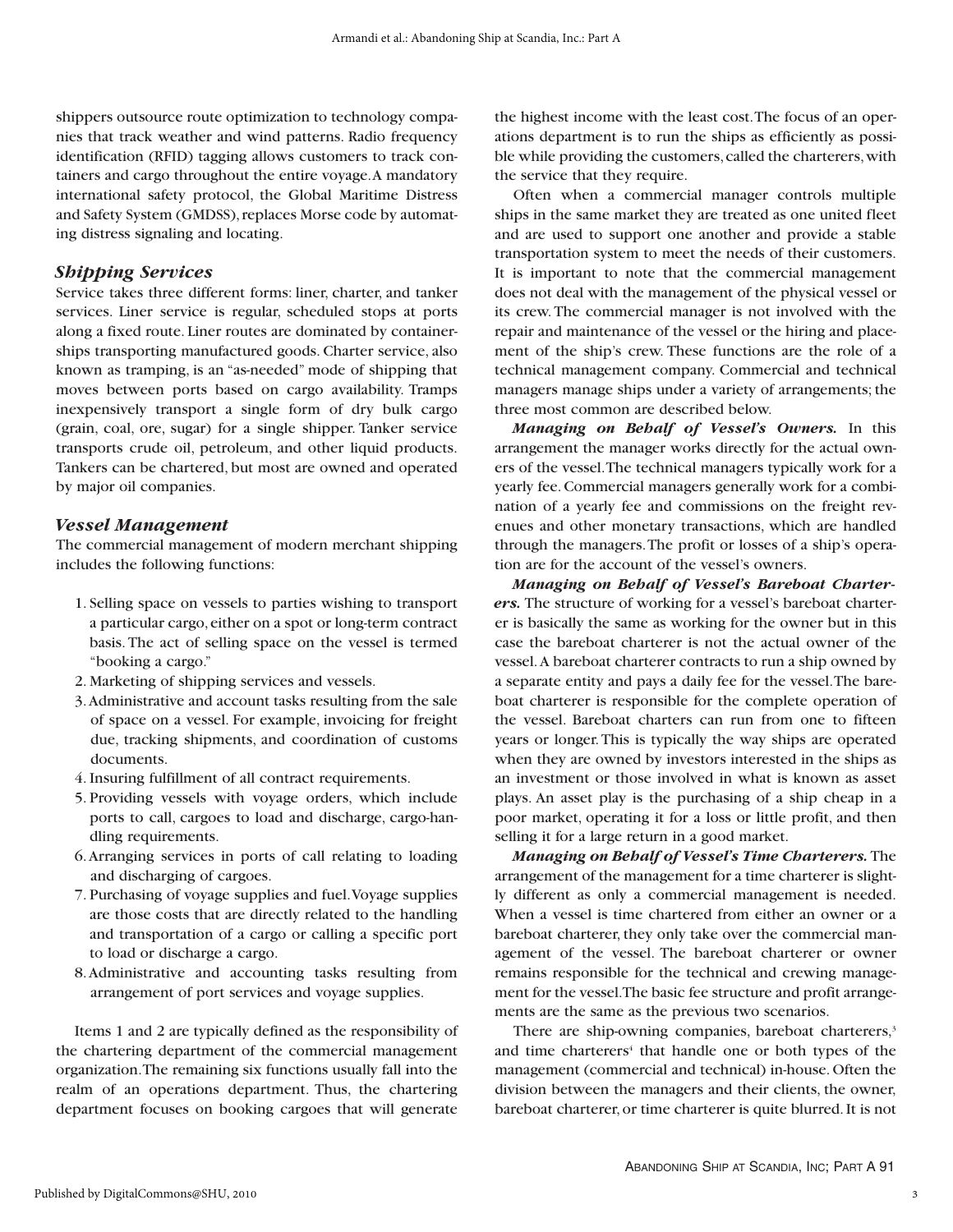unusual, especially in the case of the commercial manager, that there is a tie between the manager and the client.

#### **Macro, Industry, and Market Trends**

Demand is driven by macroeconomic trends in global imports and exports.Trade growth is influenced by the world business cycle and is very volatile and unpredictable. Keeping an adequate supply of ships at all times is essential for the free flow of world trade and one of the principal roles of the shipping industry is to invest in anticipation of future growth. Given the complexity of the cargo flows to be transported, this difficult task is tightly controlled by market forces (Clarkson Research Studies, 2004). Between 1980 and 1999, the value of world trade grew at 12 percent per year, while total freight costs during this period increased by only 7 percent, indicating falling unit costs of transportation, including those of ocean freight. In addition, analysis carried out by the United Nations Conference on Trade and Development suggested that the ratio of the various freight costs to import values continues to decline, and that total freight costs in world trade still represent, on average, less than 6 percent of the import value (or shelf price) of consumer goods.

Although the shipping industry enjoyed record markets and freight rates prior to 2009, freight costs for consumer goods have historically represented only a small fraction of the shelf price, and continuous improvements in technology and efficiency have helped ensure that maritime transport costs remain very competitive.The transport cost element in the shelf price of goods varies from product to product, but is ultimately marginal. For example, transport costs account for only 2 percent of a television shelf price and only 1.2 percent of a pound of coffee.(International Shipping Federation, n.d.c).

#### *Market Structure*

"The commercial structure of the shipping business is very fluid,allowing free entry and exit of companies.In April 2004 the deep-sea merchant fleet (including bulk, specialized and liner fleets) was owned by 4,795 companies. Only 16 of these companies (0.25%) owned more than 100 ships, with the average shipping company having a fleet of 5 ships. Consequently bulk shipowners are generally in the position of price takers, being too small to influence the overall market.An analysis of 7,000 dry cargo fixtures found that 7 percent of the owners had a market share of less than 0.5 percent of the fixtures.

Typical deep-sea shipping customers include energy, chemical, industrial, auto, retail, and consumer product companies. Some carriers work directly with the U.S.government to transport military goods and international mail. Sales are by an internal sales force; ship brokers (intermediaries

between carriers and shippers); freight forwarders (booking agents for shippers); and non-vessel-operating common carriers (NVOCCs,resellers of carrier space).These intermediaries are broadly known as Ocean Transportation Intermediaries (OTIs).

Major types of marketing include trade publications, public relations,and trade shows.Account managers focus significant attention on maintaining key client relationships. Carriers often partner with container companies and develop relationships with U.S. and foreign ports, particularly ports that are efficiently run with limited congestion. Customer service is available by phone, email, and web-based chat.

Prior to deregulation under the Ocean Shipping Reform Act of 1998 (OSRA, or the Shipping Act), carriers were exempt from anti-trust laws and met at conferences to collectively agree on shipping rates. Now, an estimated 80 percent of ocean carriers sign private service contracts with shippers (the industry term for customers transporting goods overseas). Carriers are under no obligation to post rates. By law, intermediaries (OTIs) must charge a set rate based on the cargo and route. OTIs publish price quotes on the Internet and typically charge a monthly or per-use fee to access tariff information. Many carriers and OTIs provide online ordering of shipping services.

Shipping prices vary based on demand and direction; for example, December freight rates from China to the United States are much higher than westbound rates. Charter carriers are typically paid daily rates based on cargo classification and volume.A six-month charter rate for a 4,000 twenty-foot equivalent unit (TEU) containership is around \$20,000 a day. An average liner service rate for a trans-Pacific voyage is about \$2,000 per TEU (westbound) and \$1,000 per TEU (eastbound). Rates can increase due to hazardous cargo, less than full containers, or unusual sizes (Deep Sea Shipping: Industry Overview).

#### *Market Segmentation*

The transport system the shipping industry has developed to carry this diverse range of commodities involves several separate but overlapping segments of the shipping business, each handling a different group of trades.This specialization is based on parcel size (i.e.,the size of the individual consignment of cargo) and the cargo's physical characteristics.The industry can be divided into three broad segments (bulk, specialized, and liner shipping), each of which handles a specific set of cargoes.

*Bulk Shipping.*With bulk shipping large cargo parcels are handled in "bulk carriers"and oil tankers designed for the efficient transport of the very large parcels (10 to 450,000 tons) of homogeneous cargoes such as iron ore, coal, grain, and oil. The bulk shipping markets are highly competitive, and satisfy many of the characteristics of the perfect competition model: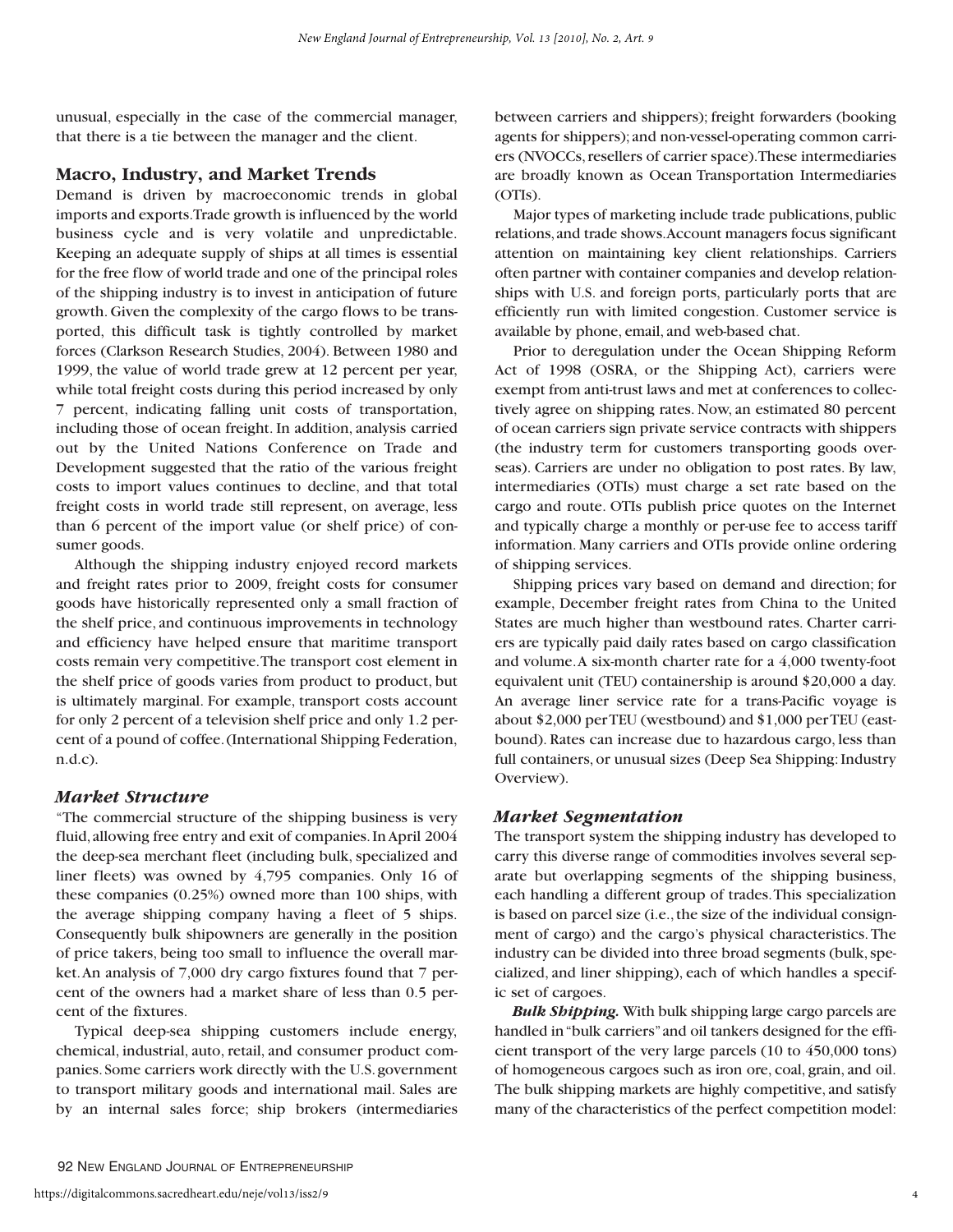- The commodity is homogeneous.
- Entry costs are very low.
- Many companies are competing for business (arguably each ship is a separate competitive unit).
- Information flows make the markets very transparent.

Business is carried out in four different ways: voyage charters, consecutive voyage charters, contracts of affreightment, and time charters.The freight rates achievable in these markets are highly volatile, depending on market circumstances. Typically bulk shipping freight rates are twice as volatile as the U.S. S&P 500 stock index.

*Specialized Shipping.* In this type of shipping, large quantities of "specialized" trades (e.g., chemicals, gas, motor vehicles,forest products) are transported using ships built for the purpose.Although these ships are purpose built, they are often designed to allow the carriage of other cargoes. Specialized cargoes are often subject to competition from both the liner and bulk shipping segments. The specialized shipping markets generally have fewer customers and fewer shipping companies.Since the aim is to provide an improved service to these clients, there is often a degree of product differentiation.There is, however, intense competition between specialized shipping companies and outside competitors (e.g., small tankers compete for chemical parcels or containerships competing for reefer or vehicle business).

*Liner Shipping.* Liner shipping encompasses the transport of small cargo parcels, which do not fill the hold of a ship, on regular services.Today most liner cargo is carried in containerships, but some are still transported in multipurpose vessels or RO ROs.The liner business serves a range of clients from substantial shippers who enjoy service contracts to intermediaries who group cargoes to negotiate volume discounts and with whom the liner companies compete for shipper support.As the cargo capacity of containerships has got bigger, there has been intense competition between the liner, bulk, and specialized segments for specific commodities, especially reefer cargo (Clarkson Research Studies, 2004).

#### *Ease of Entry*

Assuming you have the preliminary collateral in which to obtain credit, commercial shipping has relatively few barriers to entry. New investors require equity, but commercial shipping banks will provide loans to acceptable credits against a first mortgage on the ship.A comprehensive network of support services exists to which new investors, subject to sound management controls, can subcontract most business functions. Ship management companies manage the ships for a fee; chartering brokers arrange employment; collecting the revenues and dealing with claims; sale and purchase brokers buy and sell ships; maritime lawyers and accountants undertake legal and administrative functions; classification societies and technical consultants provide technical support.

These services make it easy for new investors to enter segments of the bulk shipping markets during profitable periods; for instance, two of the largest tanker companies operating today were only set up in 1997. In addition, shipowners in one segment will move into new markets if they see an investment opportunity, such as the recent activity by several oil tanker companies who have ordered LNG tankers. Some specialized sectors, however, require special expertise, which is difficult to acquire quickly.

#### *Information Availability*

Information systems in bulk shipping business are very open, giving buyers and sellers of ships, operators, and charterers a timely flow of commercial data. Information about revenues and asset prices are published daily and widely circulated in the industry to both shipowners and charterers by the ship broking business and information publishers.These information services ensure a high degree of transparency. In addition, the costs of operating different types of ships are well known (several companies publish reports documenting them), making it easy for potential investors to estimate prevailing profit levels.

#### *Joint Ventures and Consortiums*

Shipping pools operate in every sector of the shipping business.A"pool"is a collection of similar vessels, under different ownerships, operating under a single administration. Pool managers market the vessels as a single, cohesive fleet unit, collect their earnings and distribute them under a prearranged "weighting" system. Pools are generally developed for two reasons: (1) to allow participants to provide the service levels required by their major customers; and (2) to improve transport efficiency by special investment and increased ship utilization (e.g., by arranging backhaul cargoes more effectively than a small group of ships could do) (Clarkson Research Studies, 2004).

#### *Competitive Landscape and Substitutes*

The deep-sea shipping industry, which transports cargo to and from foreign ports, includes about 500 companies with combined annual revenue of nearly \$9 billion. Major carriers include Crowley, Horizon Lines, APL Limited, and Overseas Ship holding Group (OSG).The industry is highly concentrated with 50 largest companies accounting for 95 percent of industry revenue.Ships that travel within the United States or that transport passengers are not included in this industry (www.hoovers.com; SIC codes 4412, deep-sea foreign transportation of freight; 4424, deep-sea domestic transportation of freight; 4449, water transportation of freight; and 4491, marine cargo handling. NIACS codes 48311, deep-sea, coastal,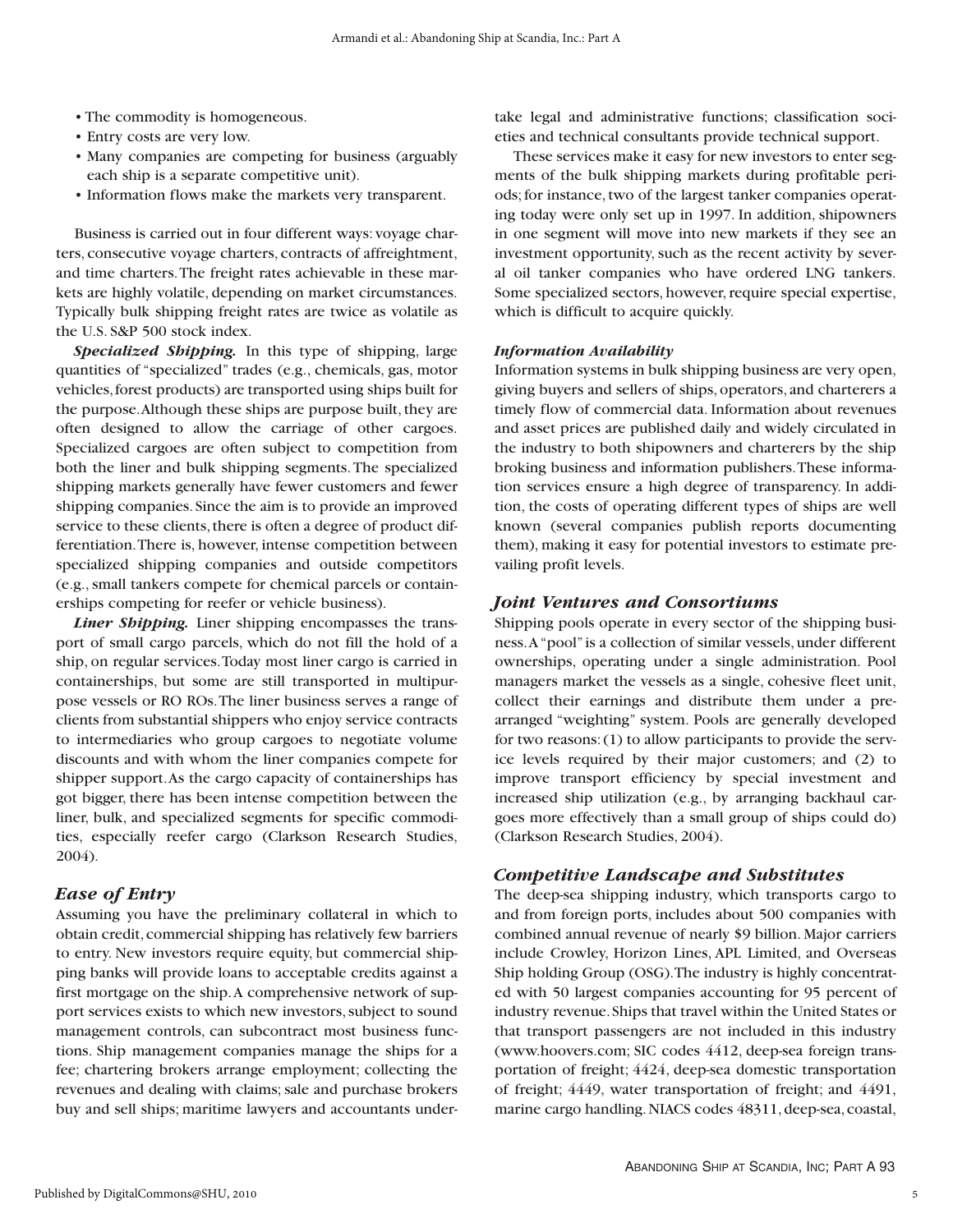and Great Lakes water transportation; and 483111, deep-sea freight transportation).

According to the International Shipping Federation the international shipping industry is responsible for the carriage of around 90% of world trade.Shipping is the life blood of the global economy.Without shipping, intercontinental trade, the bulk transport of raw materials, and the import/export of affordable food and manufactured goods would simply not be possible. … Seaborne trade continues to expand, bringing benefits for consumers across the world through competitive freight costs.Thanks to the growing efficiency of shipping as a mode of transport and increased economic liberalization,

the prospects for the industry's further growth continue to be strong.The world fleet is registered in over 150 nations, and manned by over a million seafarers of virtually every nationality. (International Shipping Federation, n.d.d.)

The profitability of individual companies depends on their efficient operations and safety record. Large companies have advantages in fleet size and port access.Table 2 lists the top ten container operators.

Small companies can compete effectively by chartering services out of smaller ports and transporting unusual cargo. Average annual revenue per worker for a typical company is nearly \$500,000.

|                         | <b>Rok</b> Operator  | <b>TEU</b> | Shara | Existing floot | Orderbook |
|-------------------------|----------------------|------------|-------|----------------|-----------|
|                         | APM-Maersk           | 2.042.416  |       |                |           |
| $\overline{2}$          | Mediterranean Sha Co | 1,316,880  |       |                |           |
| $\overline{\mathbf{3}}$ | CMA CGM Group        | 951,459    |       |                |           |
| 4                       | Evergreen Line       | 634,507    |       |                |           |
| 5                       | Hanan-Lloyd          | 505,771    |       |                |           |
| 6                       | COSCO Container L.   | 479,488    |       |                |           |
|                         | APL.                 | 453,999    |       |                |           |
| 8                       | CSCL                 | 428,021    |       |                |           |
| 9                       | <b>NYK</b>           | 415.331    |       |                |           |
| 10 <sub>10</sub>        | Hanjin / Senator     | 379,281    |       |                |           |

**Table 2. Top Ten Container Operators AXS-Alphaliner TOP 100 2008.**

*Source:* AXS-Alphaliner TOP 100 2008.

#### **Notes**

1.The name of the firm and the key characters of the case have been disguised as per request.

- 2.The twenty-foot equivalent unit (TEU or teu) is an inexact unit of cargo capacity often used to describe the capacity of containerships and container terminals. It is based on the volume of a 20-foot long shipping container, a standard-sized metal box that can be easily transferred between different modes of transportation, such as ships, trains and trucks (Wikipedia, n.d.).
- 3.A bareboat charter is an arrangement for the hiring of a boat, whereby no crew or provisions are included as part of the agreement; instead, the people who rent the boat from the owner are responsible for taking care of such things (Bareboat Charter).
- 4.A time charterer is a charter party hiring a vessel for a specified period of time or a particular voyage in which the shipowner provides the vessel and crew while the charterer supplies the cargo (www.usc- ly.com/terms.htm).

#### **References**

Bareboat Charter. Retrieved from http://www.answers.com/topic/bareboat-charter?cat=technology, January 30, 2008.

- Clarkson Research Studies. (April 2004).The tramp shipping market. Retrieved from http://www.marisec.org/shippingfacts/ uploads/File/ClarksonReportFinalDraft. pdf, January 29, 2009.
- Deep sea shipping: Industry overview. Retrieved from http://premium.hoovers. com/ subscribe/ ind/fr/ profile/basic.xhtml?ID=342, 1/30/08).
- International Shipping Federation. n.d.a. Different types of ship in the world merchant fleet." Retrieved from http://www.marisec.org/shippingfacts/worldtrade/types-of-ship.php, January 29, 2009.
- International Shipping Federation. n.d.b. Number of ships (by total and trade). Retrieved from http:// www.marisec.org/shippingfacts/worldtrade/number-of-ships.php, January 29, 2009;
- International Shipping Federation. n.d.c.The low cost of transporting goods by sea. Retrieved from http://www.marisec.org/shipping facts/worldtrade/the-low-cost-of-transporting-goods-by-sea.php, January 29, 2009.
- International Shipping Federation, n.d.d. Key facts: Overview of the international shipping industry. Retrieved from http://www.marisec.org/shippingfacts/keyfacts/, January 17, 2009.
- Wikipedia. (n.d.)."Twenty-foot equivalent unit." Retrieved from http://en.wikipedia.org/wiki/Twenty-foot\_equivalent\_ unit, January 29, 2009.
- www.usc-ly.com/terms.htm. Retrieved January 30, 2008.